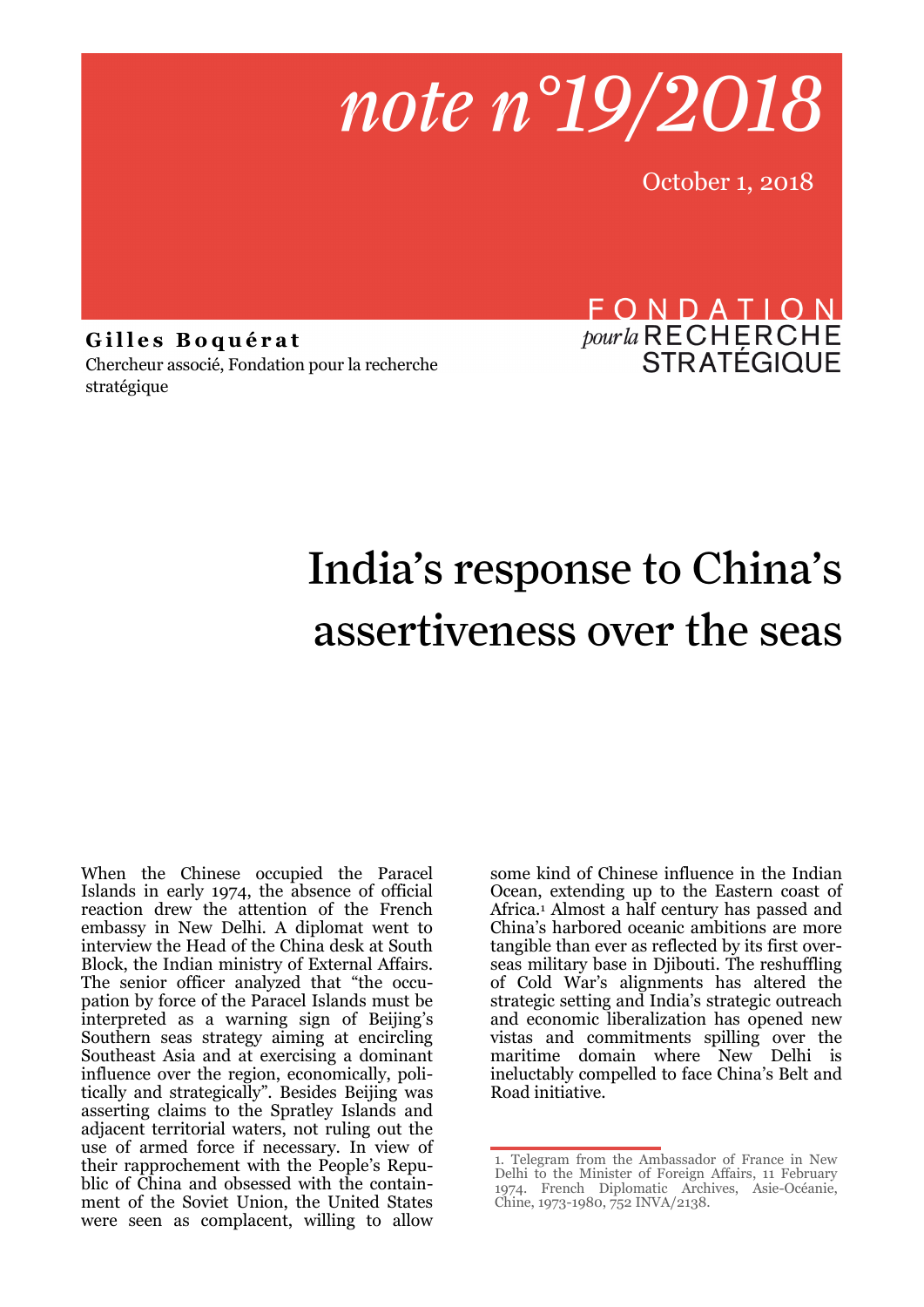#### **The Indian Navy, a force to reckon with in the Indian Ocean Region?**

In April 1989, enticed by the acquisition of an old -British aircraft carrier (HMS Hermes/INS Viraat) and the lease of a Soviet K-43 [nuclear](https://en.wikipedia.org/wiki/Nuclear-powered_submarine)[powered](https://en.wikipedia.org/wiki/Nuclear-powered_submarine) [submarine](https://en.wikipedia.org/wiki/Cruise_missile_submarine) (INS Chakra), the Asia edition of Time magazine in a cover story titled "Superpower rising" highlighted the blue -water ambitions of the Indian Navy as a manifestation of a resurgent India propelled by an arms buildup. New Delhi had few months before put down militarily a coup attempt in the Maldives which won applause from Ronald Reagan for a "valuable contribution to regional stability". In July 1987, New Delhi had forced an agreement on the Sri Lanka government providing for the deployment of Indian troops in the north and east of the island to quell the Tamil separatist guerilla. In an attached exchange of letters, it was said that Sri Lanka will not allow any activities on its territory detrimental to India's security, including making ports available for military use by any country in a manner prejudicial to India's interests. Richard Armitage, then Assistant Secretary of State for East Asian and Pacific Affairs, noted prophetically that it didn't "make sense for the U.S. not to have a congenial relationship with the largest democracy and the dominant military power in the subcontinent – and with a country that will clearly take its place on the world stage in the 21st century." <sup>2</sup>The rise of the Indian Navy was nevertheless then in its infancy.

The *Indian Maritime Doctrine* of 2015 emphasizes the necessity to manifest a strong presence of the Navy in the Indian Ocean Region (IOR), to strengthen the coastal defense, and to display a resolve to protect sea lanes of communications. This objective implies an ambitious program to build up capacity within the « Make in India » framework relying on local shipbuilding facilities and pushing for an indigenization process still far from complete, particularly in the realm of propulsion systems. The *Maritime Capability Perspective Plan 2027* sets out the goal of 212 warships and 458 naval aircraft, compared to only 138 warships and 235 aircraft in 2017, to become a powerful three-dimensional blue-water force capable of effectively guarding India's expanding geostrategic interests and securing its commercial exchanges in an ever-increasing dependence on the outside world for economic development.

To reach those figures, a modernization plan aiming at improving the existing infra-

More than 40 warships and submarines are on order or under construction. On top of the list is the long-stated –but distant - objective of possessing three aircraft carriers, with the purpose of embracing at any given time the eastern and western flanks of the Indian Ocean. As of today, the Indian Navy has only *INS Vikramadatiya* (the refurbished *Admiral Gorshkov* bought from the Russians) commissioned in 2013 and notably equipped with MiG-29K. The 40,000 tons *INS Vikrant*, the second indigenous aircraft carrier (IAC) and the first built in India at the Kochi shipyard, is expected to be commissioned by end 2020 and to become fully operational, with its aviation complex, again mainly Russian, and long-range surface-to-air missiles, in 2023 at the earliest. The 65,000 tons IAC-II remains looked in politico-bureaucratic tangle and the Navy has ditched its ambition of having nuclear-propulsion. IAC-II would have CATOBAR (Catapult Assisted Take-Off But Arrested Recovery) configuration to launch from its deck fighters as well as heavier aircraft for surveillance, early-warning and electronic warfare. Till now, India operates carriers with angled ski-jumps for fighters taking off under their own power in STOBAR (Short Take-Off But Arrested Recovery) setting.

Part and parcel of the nuclear triad covering land-air-sea modes, and the most dependable platform for a second-strike, given the country "no first use" on nuclear weapons, India's only ship submersible ballistic nuclear (SSBN) asset, *INS Arihant*, has been commissioned in August 2016 but its induction is still not officially acknowledged. Thirty years in the making, adjusting a Russian-supplied design with indigenous fabrication has not gone without its share of problems and over-cost. A second [SSBN](http://nationalinterest.org/blog/the-buzz/americas-new-nuclear-missile-submarines-might-have-problem-23976), *INS Arighat*, was launched on November 2017. The plan is to to build three additional Arihant-class vessels. In the *2. Time*, April 3, 1989, p. 7. *2. Time*, April 3, 1989, p. 7.

structure, expanding the production capacity and integrating the latest naval architecture has been initiated in the public shipyards. In addition, a military shipbuilding industry in the private sector is slowly coming of age. In February 2017, Reliance Defence and Engineering Limited entered into a "Master Ship Repair Agreement" for servicing of U.S. Navy's 7th Fleet's ships at the company's Pipavav (Gujarat) shipyard, a fall out of the Logistics Exchange Memorandum of Agreement (LEMOA) signed between India and the United States in August 2016 giving access to both countries to designated military facilities on either side for the purpose of re-fuelling and replenishment.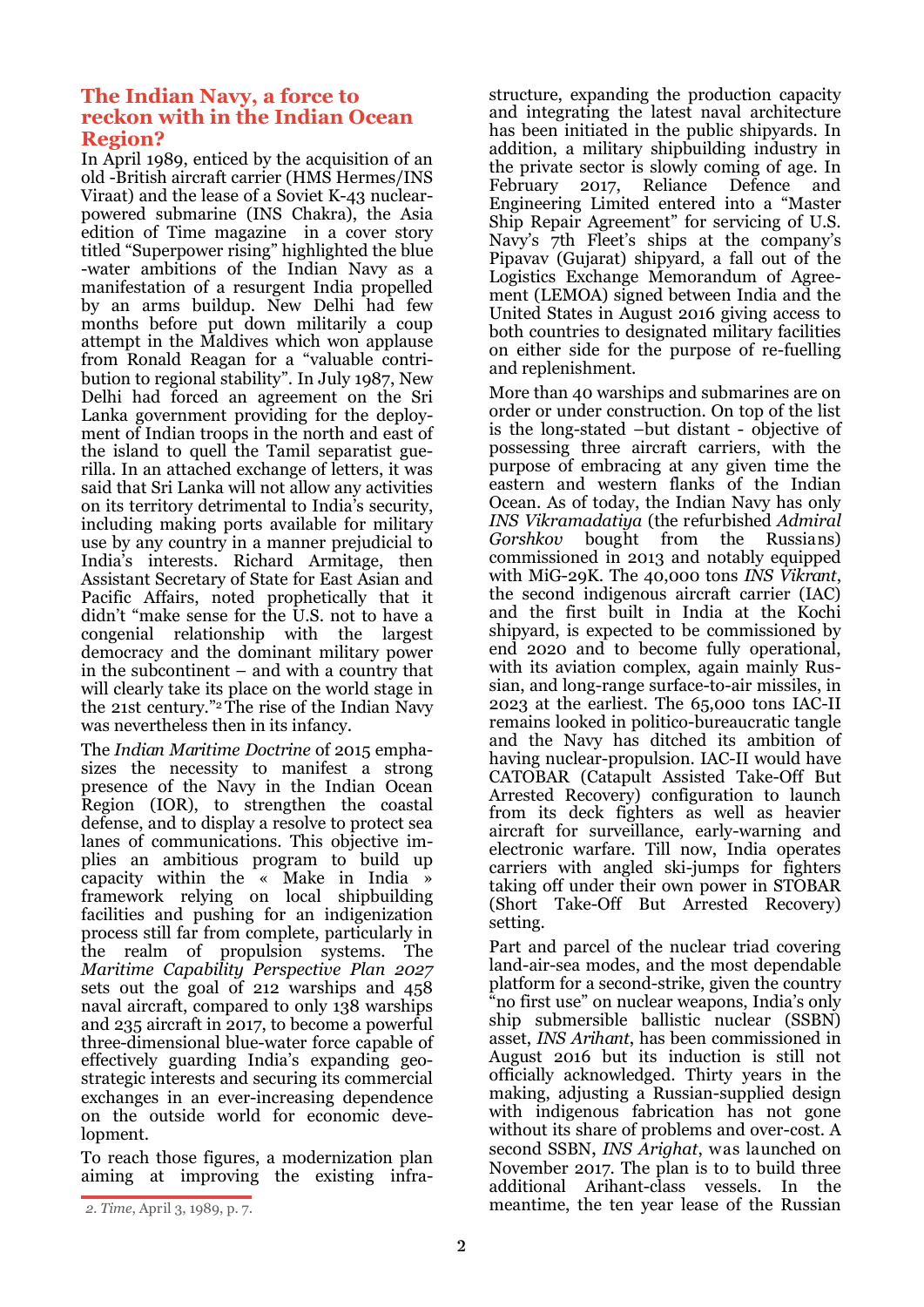Akula-II class nuclear attack submarine signed in 2011 will have expired. The six Scorpene-class submarines built at Mazagon Dock Shipbuilders with the expertise of Naval Group (the third one has been launched in January 2018) are a significant addition and a technology leap to an ageing conventional submarine fleet. Project 75I envisages the acquisition of six additional conventional diesel-[electric](https://en.wikipedia.org/wiki/Diesel-electric) [attack submarines](https://en.wikipedia.org/wiki/Attack_submarine) for which Naval Group is a contender. The modernization of the Indian Navy, underway or planned, also includes: Project-28A (8 guided missile corvettes in addition to the already built 4 anti-submarine warfare corvettes under Project-28); Project 15-B (4 stealth guided missile destroyers, an improved version of the 3 [Kolkata](https://en.wikipedia.org/wiki/Kolkata-class_destroyer)-class in service); Project 17-A (7 stealth frigates). India and Russia have finalized contractual terms for the acquisition of 4 Admiral Grigorovich-class frigates (2 ships constructed at Yantar Shipyard in Kaliningrad and the remaining 2 at Goa Shipyard Limited), an upgraded variant of the 6 Talwar-class frigates that Russia built for the Indian Navy between 2003 and 2013. The Hindustan Shipyard Limited (HSL) is gearing up to undertake sea trials of India's first missile tracking ship by October 2018. In August 2018, the Defense Acquisition Council (DAC) has given its approval for procurement of 111 Naval Utility Helicopters, the first project under the Strategic Partnership model envisaging indigenous manufacturing of major defense platforms by an Indian partner under technology transfer from a foreign original equipment manufacturer. The DAC also cleared the procurement of 24 Multi Role Helicopters for the Navy from the United States under a Government-to-Government deal.

The firepower is provided notably by the supersonic BrahMos ballistic missile and the Israeli surface-to-air missile Barak 8. A naval variant of the indigenously-developed "Prithvi" missile, "Dhanush", a surface-tosurface missile, is being test-fired. The air surveillance has been strengthened with the acquisition of 8 Boeing P-8 Poseidon [maritime](https://en.wikipedia.org/wiki/Maritime_patrol_aircraft)  [patrol aircraft](https://en.wikipedia.org/wiki/Maritime_patrol_aircraft) (8 might be added) replacing the old fleet of Tupolev Tu-142M and Ilyushin Il-38. A request for proposal is likely to be soon issued for the procurement of 57 multirole fighter jets for the INS Vikrant for which Dassault Aviation is expected to bid with the Rafale Marine.

Under the Navy's 'Mission Based Deployment,' a fleet of 50 of its combat-ready warships is deployed in the IOR to carry out round-theclock surveillance from the Persian Gulf to [Malacca Strait.](https://timesofindia.indiatimes.com/topic/Malacca-Strait) The Communications Compatibility and Security Agreement (COMCASA)

which India concluded with the U.S. at the 2+2 dialogue in September 2018 is intended to fully exploit the capability of the military platforms procured from the United States with access to the secure communication system network of the U.S. Navy and, consequently, get a better picture of the movements of foreign navies in the IOR. A constituent element of this monitoring is the Andaman and Nicobar Command, headquartered in Port Blair since its creation in 2001, the only [tri](https://en.wikipedia.org/wiki/Joint_warfare)[service](https://en.wikipedia.org/wiki/Joint_warfare) [theater command](https://en.wikipedia.org/wiki/Theater_%28warfare%29) of the [Indian armed](https://en.wikipedia.org/wiki/Indian_Armed_Forces)  [forces](https://en.wikipedia.org/wiki/Indian_Armed_Forces) with a location next to the Malacca Straits. The Navy has positioned about 19 warships in the area and has built two floating docks to repair and refurbish warships. Fighter jets and other combat platforms could be permanently stationed on the air bases in Car Nicobar and Campbell Bay where the IAF has currently only one Mi17V<sub>5</sub> helicopter unit and two Dornier aircraft. The U.S. State Department has recently cleared the sale of 22 MQ-9B drones which India may deploy in the Andaman & Nicobar island chain.

#### **Asserting presence in the Indian maritime backyard**

Admiral Arun Prakash (Retd.) who served as the [Chief of the Naval Staff](https://en.wikipedia.org/wiki/Chief_of_the_Naval_Staff_%28India%29) (2004-2006), once expressed the deep concern of the Indian strategic community in the face of an increasing Chinese power assertion in and around South Asia.<sup>3</sup> The current Chief of the Naval Staff, Sunil Lanba, reported a noticeable increase in the deployment of Chinese submarines and vessels in the IOR, riding the wave of the Belt and Road infrastructure enabling naval access. In the northern part of the subcontinent, the militarization of the Tibetan plateau with the improvement of high altitude airfields supporting PLA Air Force operations and the modernization of road and rail networks, in particular with the extension of the Qinghai-Tibet railway link right up to the frontier with Nepal, revives fears of intrusions along the disputed shared Himalayan border. After the tensions over the Dokhlam plateau adjoining Bhutan in the summer of 2017, New Delhi wants to acquire a remotely piloted aircraft system that can operate at an altitude of more than 5,500 meters above sea level to monitor the Arunachal Pradesh border with China.

On the eastern flank, Beijing will gain access to the Bay of Bengal through a multimodal link passing through Myanmar and ending at the deepwater port of Kyaukpyu built by the Chinese near an oil and gas terminal connected with Yunnan. On the western flank, the

<sup>3.</sup> A strategic encirclement, *The Indian Express*, April 25, 2017.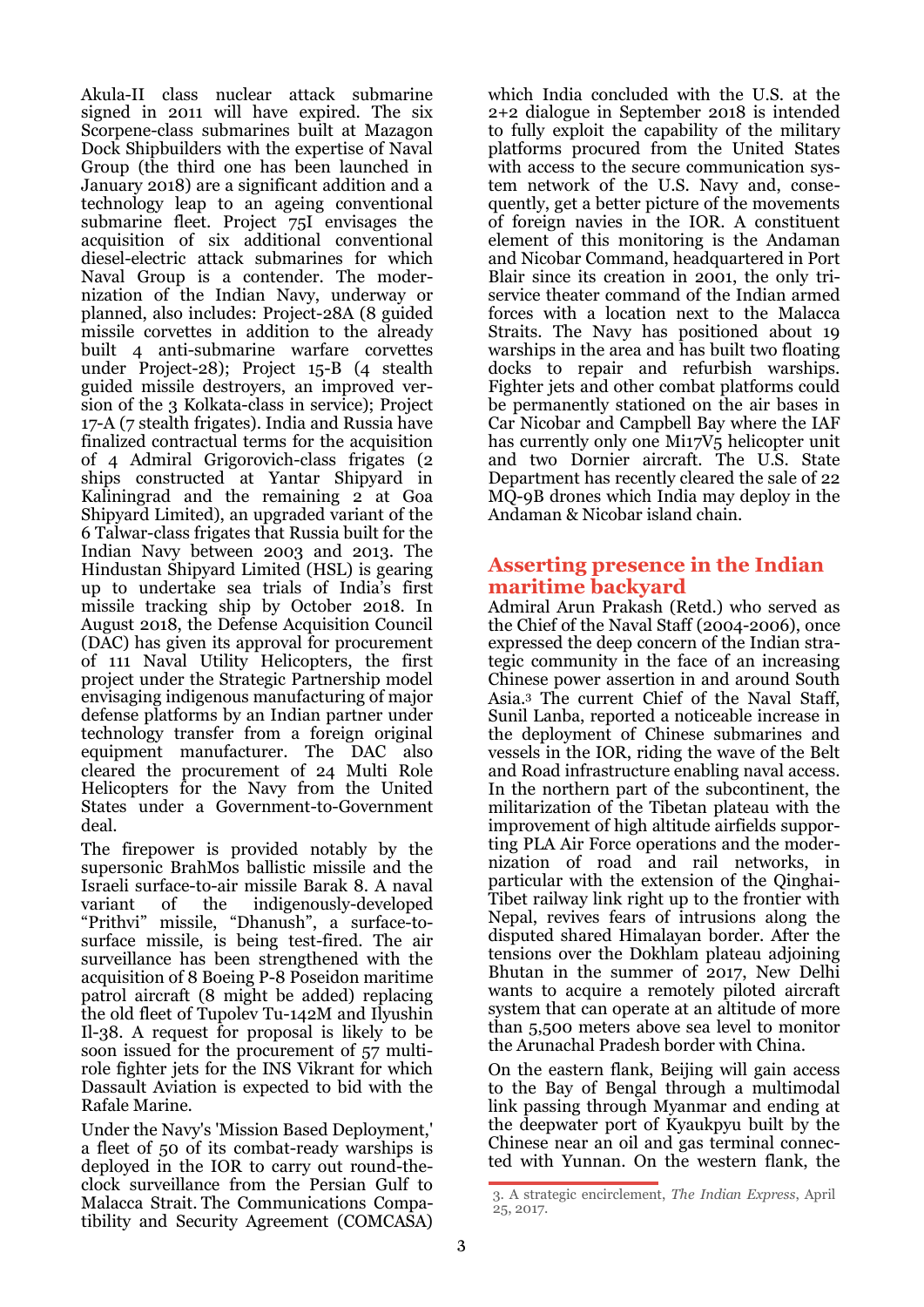China-Pakistan economic corridor (CPEC) is connecting the province of Xinjiang to the ports of Karachi and Gwadar, the latter already managed by a Chinese company. The corridor passes through the northernmost province of Gilgit-Baltistan, officially claimed by India as being part of the old kingdom of Jammu-&-Kashmir. Beijing has confirmed the sale to Pakistan of 4 diesel-electric Type 41 Yuan-class submarines and a technology transfer for the construction of four others at Karachi shipyard. In March 2017, the Bangladesh Navy has commissioned its first ever submarines: two Type 035G Ming-class. These two countries, along with Myanmar, are major customers of Chinese military equipment.

To the South of the Indian peninsula, China has already spent in Sri Lanka almost \$2 billion in Hambantota to set up a port close to the busy East-West shipping route and to build a new airport. If as of today the new port remains commercially unviable, it has a potential strategic value although Colombo has reportedly promised India that it will not allow the port to be used for [military purposes.](http://indianexpress.com/article/world/chinese-military-will-not-be-permitted-at-hambantota-port-says-sri-lankan-ambassador-4508312/) Furthermore, caught in a debt trap due to its inability to repay Chinese loans, the Sri Lankan government has been left with no other option than to hand over the port and 15,000 acres of land around it for 99 years. China Harbor Engineering Company is also undertaking reclamation of land in Colombo to make way for a new Port City. In 2014, a Chinese submarine docked in Colombo for the first time. If President Sirisena is more inclined than his predecessor, Mahinda Rajapaksa, to take into account India's sensitivity in security matters, China's offer of assistance is very hard to refuse for any country facing a resource crunch. The same attraction for Chinese funding, with related security challenges, goes for the Maldives, an archipelago strategically located between India's Lakshadsweep islands and the U.S. military base at Diego Garcia in the British Indian Ocean Territory. In December 2017, Beijing and Male signed a protocol to build a joint ocean observation station at the Makunudhoo atoll allowing the Chinese a vantage point of busy shipping lines, soon after the Maldives entered with China its first-ever bilateral free trade agreement. The defeat of the pro-Beijing Abdulla Yameen in the presidential election of September 2018 nevertheless offers India the opportunity of recovering some lost ground. Another island nation for which defense cooperation with China is moving ahead is Seychelles since the signing of a memorandum of understanding in 2004. Prime Minister Modi thought to have score a point over its Asian rival when, during a visit to Victoria in

March 2015, the two parties signed an agreement for the development of a military facility in the Assumption Island. To enhance maritime surveillance, India's planned investment included the renovation of an airstrip, upgrading a jetty and housing infrastructure for the Seychelles Coast Guard. In return, India would use the naval installation, opens also to third parties provided they are not inimical to the "national interest of either party." The project soon landed in controversy after the opposition in Seychelles accused the government of compromising sovereignty but seems to have been recently revived.

Under the looming shadow of Chinese strategic rooting in the IOR, India strives to revitalize regional groupings. Long seen as just another talk shop, the fourth summit of the Bay of Bengal Initiative for Multi-Sectoral<br>Technical and Economic Cooperation Technical and Economic Cooperation (BIMSTEC) has been held in Kathmandu in August 2018. Composed of five South Asian (India, Bangladesh, Bhutan, Nepal, Sri Lanka) and two Southeast Asian nations (Myanmar, Thailand), it was agreed on this occasion to bolster the institutional foundation and to establish a BIMSTEC Development Fund holding the promise of developing the connectivity between the member states. In the security domain, annual meetings of national security advisers have been launched and the first meeting of army chiefs took place in Pune (Maharashatra) in mid-September 2018 following the first joint military drill of member countries focused on counterterrorism. Thailand and Nepal have finally decided to send only observers. The latter was about to hold its second military exercises with the People's Liberation Army at a time when Beijing's influence is on the rise in Kathmandu. Also with the intention of offering some kind of alternative to China's infrastructure diplomacy, India and Japan have committed themselves to support connectivity projects between North-East India and South-East Asia. New Delhi and Tokyo are also committed to pool human and financial resources in a proposed "Asia-Africa Growth Corridor".

Another avenue explored by New Delhi is the Indian Ocean Rim Association (IORA) bringing together 21 coastal states bordering the Indian Ocean around socio-economic development and maritime safety. France is a dialogue partner in the IORA. Born out of the will to reinvigorate the moribund Indian Ocean Rim for Regional Cooperation, the first Leaders' Summit of the twenty years old regional grouping was held in Jakarta in March 2017. Nevertheless, its relevance still remains low. More focused is the Indian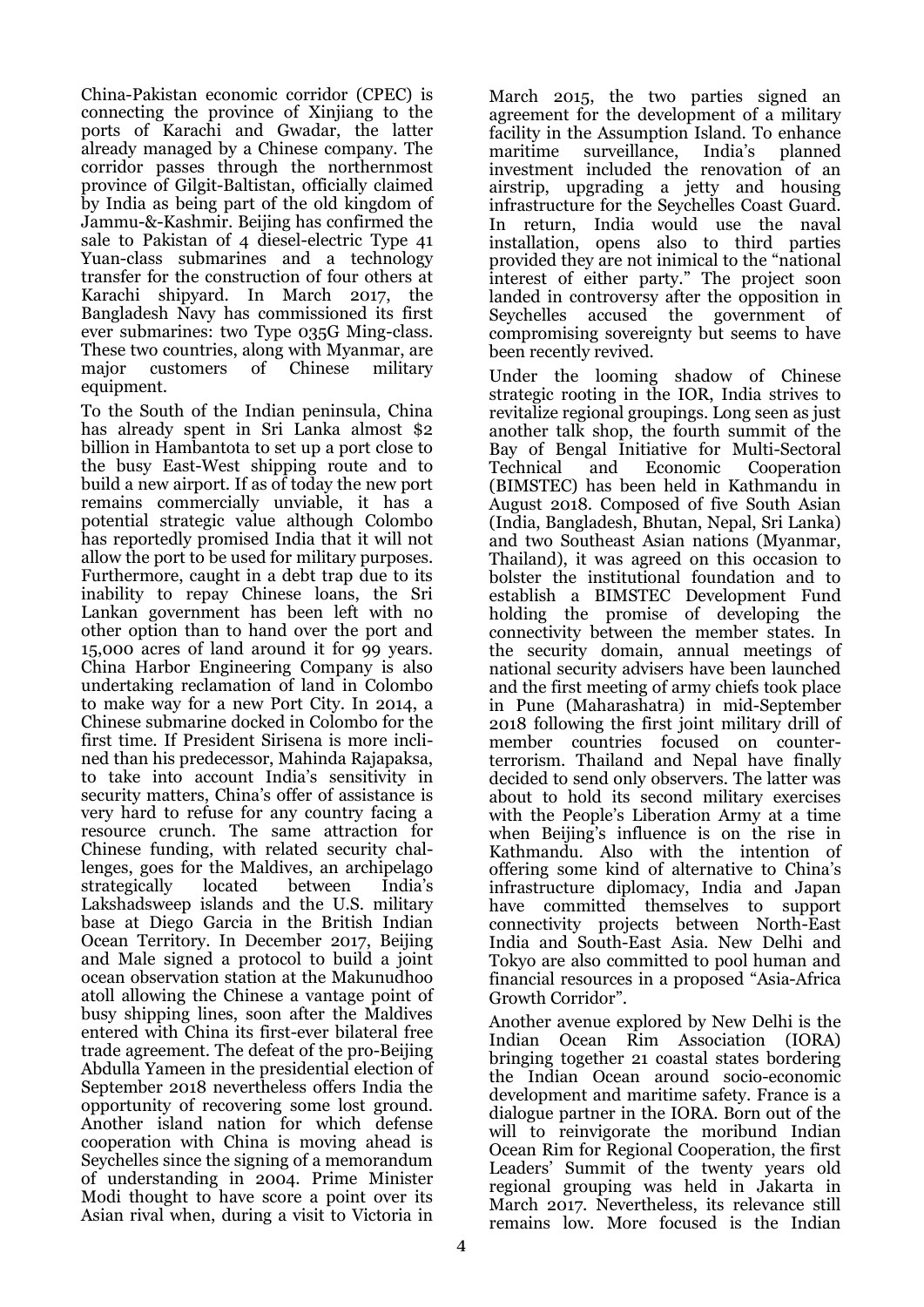Ocean Naval Symposium (IONS), whose inaugural seminar took place in India in 2008 with the purpose of discussing ways and means of strengthening maritime cooperation and the regional security architecture. As a member, France will hold the two year IONS chairmanship in 2020. The Indian Navy organizes since 1995 under the aegis of the [Andaman and Nicobar Command](https://en.wikipedia.org/wiki/Andaman_and_Nicobar_Command) the multilateral "Milan" naval exercises with navies from the IOR. Sixteen foreign navies participated in its most recent edition off [Port](https://en.wikipedia.org/wiki/Port_Blair)  [Blair](https://en.wikipedia.org/wiki/Port_Blair) in March 2018.

Aspiring to play the role of a net security provider in the Indian Ocean, the India Navy conducts also a series of joint exercises with major naval powers at the bilateral and multilateral level. Exercise Malabar begun in 1992 with the U.S. Navy and which include since 2015 the Japanese navy as a permanent participant exemplifies this practice. Most of those naval exercises have been held off the coast of India, including drills in the Bay of Bengal focusing on anti-submarine warfare, a determined shift from the time when India supported [UNGA resolution 2832](http://www.worldlii.org/int/other/UNGA/1971/74.pdf) (1971) declaring the Indian Ocean a zone of peace and called upon Great Powers to refrain from expanding their military presence in the Indian Ocean. Admiral Scott Swift, former U.S. Pacific Fleet commander (2015-2018), while in New Delhi in May 2017, acknowledging India's role in the stability of the Indian Ocean, recalled that New Delhi abided by the [UNCLOS](http://timesofindia.indiatimes.com/topic/UNCLOS) ruling to settle the maritime boundary with [Bangladesh,](http://timesofindia.indiatimes.com/topic/Bangladesh) despite losing some territory, a reference to China's irredentism in the South China Sea.

Another maritime bilateral cooperation gaining momentum is with France. During President Macron's visit to India in March 2018, twenty years after the launch of the Indo -French strategic partnership (the first ever signed by India), was adopted a joint strategic vision of India-France cooperation in the IOR, reflecting a joint commitment to maintain the safety of international sea lanes for unimpeded commerce and communications in accordance with the international law. This is a far cry from the days when French presence in the region (Reunion and Mayotte) was considered nothing more than the manifestation of an outdated colonialism. A reciprocal agreement now grants French naval vessels access to Indian ports for repair and resupply, and Indian vessels the right to use France's Indian Ocean military bases. It makes strategic sense for India who wants to develop its presence in the western Indian Ocean region, as witnessed by the access given to Indian warships to the strategically located base of Duqm on Oman's southern coast and

the conclusion of a bilateral maritime security agreement with Mauritius in 2017. Seen together with the provision of reciprocal exchange and protection of classified information and the co-development of a maritime surveillance satellite system to strengthen maritime domain awareness in the IOR, the agreement offers the basis to supplement the Varuna naval exercises held annually since 2001. The *Mission Jeanne d'Arc*, aimed at completing the training of officer cadets, makes regular port of call in India, an opportunity for holding passage exercises. [India a](http://www.thehindu.com/tag/81/india/?utm=bodytag)nd France have already held two high-level bilateral dialogues on maritime security in the Indian Ocean which might in the future be extended to Australia.

#### **Countering China's footprint in the Indo-Pacific area**

As the Indian Ocean is increasingly becoming an area of contestation with China, New Delhi is looking at ways and means of exploiting the insecurities that China's sharpening ambition to become the predominant power in the Indo -Pacific area, extending from the eastern shores of Africa to the western Pacific, might generate. The Indian Prime Minister, Narendra Modi, announced in 2014 an "Act East" policy with the intention to boost the "Look East" policy initiated in 1992 whose achievements were seen as far too meager to compete with Chinese goals. If the need to engage all stakeholders is crucial, the ASEAN counterparts have a special place as more than half of India's global trade is done with area countries or transit through the Malacca straits and the South China Sea. During the last Shangri-La dialogue, M. Modi underlined that Southeast Asia is the geographic core of the Indo-Pacific and ASEAN must remain central to the construction of any security architecture. Also India will work with the member states to promote a rules-based order and to ensure freedom of navigation apart from humanitarian assistance and disaster relief. Annual summit-level meetings with ASEAN leaders since 2002 evolved ten years later in a strategic partnership and a participation to the Expanded ASEAN Maritime Forum besides the enlarged ASEAN Defense Ministers meetings (ADMM-plus) established in 2010. At the bilateral level, India has strategic partnerships with Indonesia (2005), Vietnam (2007), Malaysia (2010) and Singapore (2015).

The defense co-operations with ASEAN countries individually take different forms such as ministerial discussions, chiefs of staff meetings, naval exercises and coordinated patrols (Indonesia, Singapore, Thailand).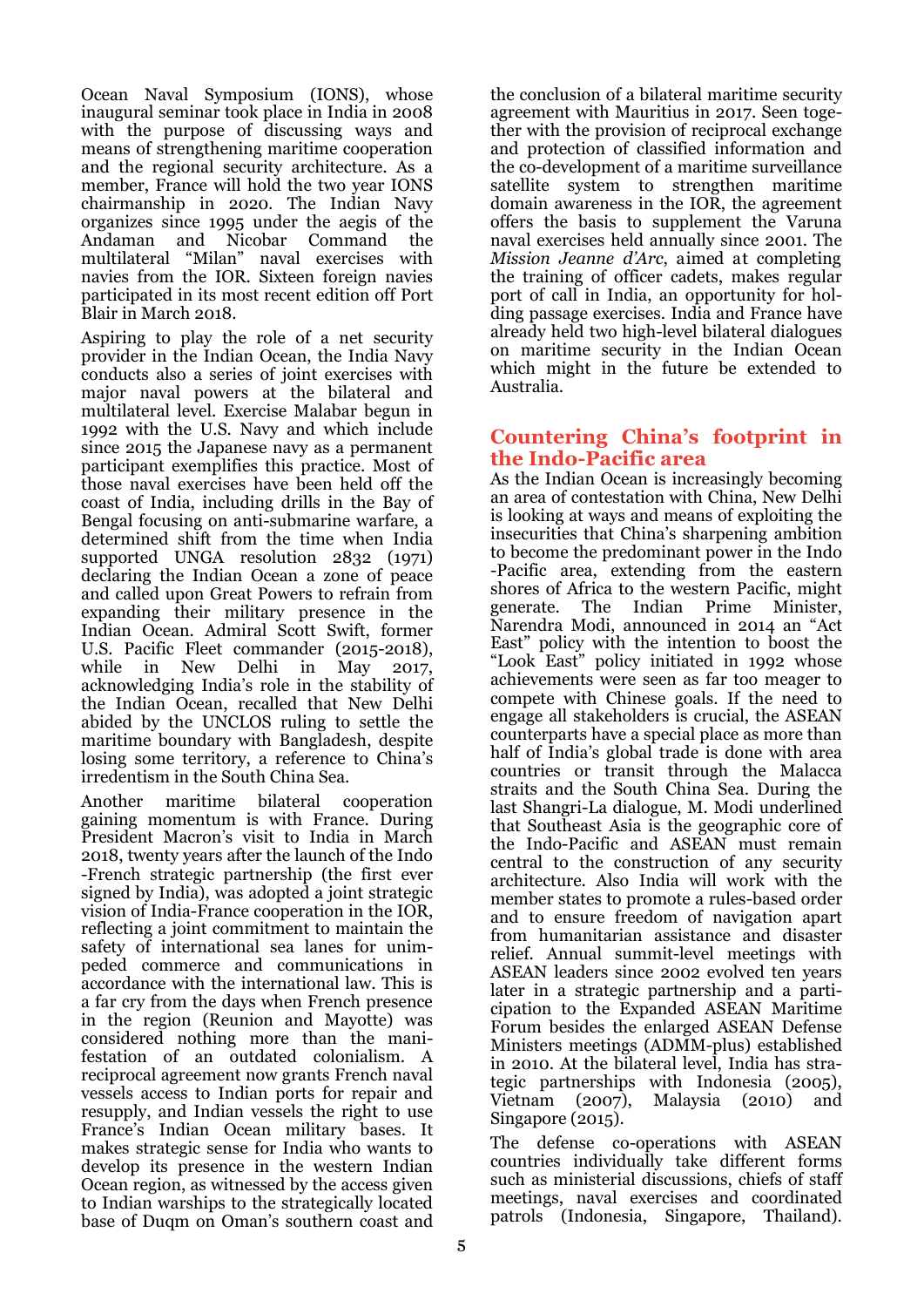Operational interactions are the order of the day. Singapore, with whom India has the longest un-interrupted naval exercise (SIMBEX), starting in 1993, gave in 2017 Indian naval ships extended access to its port facilities. New Delhi has been assiduously building military ties with Vietnam, inking a "joint vision statement on defense for 2015- 2020", elevating the "strategic partnership" to "comprehensive strategic partnership", giving a defense line of credit for the supply of patrol boats, as well as proposing the BrahMos supersonic cruise missiles as well as the Akash surface-to-air missile defense systems. Apart from regular port calls by warships and tutoring Vietnamese sailors on operating Kiloclass submarines, the Indian Navy and the Vietnam People's Navy held their first ever joint naval exercise in May 2018 in the South China Sea. The same month saw the visit of the Indian Prime Minister to Indonesia during which was unveiled a shared vision of India-Indonesia Maritime Cooperation in the Indo-Pacific. India will in particular contribute to the development of port infrastructure at Sabang on the northern tip of Sumatra overlooking the western entrance to the Strait of Malacca, gaining by the same access to it for operational turnaround.

India entertains also strategic partnerships with Japan (2006) Australia (2009) and South Korea (2010).<sup>4</sup> The strategic dialogue and defense cooperation with Japan has significantly matured. Above and beyond the bilateral exercises (the maiden JIMEX was conducted off Japan in January 2012) and multilateral interaction (Exercise Malabar and a trilateral dialogue including the United States first held in 2015), the two countries are expected to sign a logistics sharing agreement during the next annual summit, allowing the two navies to work together with greater interoperability. Military exchanges between Australia and India have intensified in the past two years despite India having so far refused to conclude a [logistics support agree](http://www.thehindu.com/todays-paper/tp-national/now-australia-wants-a-lemoa/article18196919.ece)[ment](http://www.thehindu.com/todays-paper/tp-national/now-australia-wants-a-lemoa/article18196919.ece) with Australia to use each other's naval facilities, a proposal that the Australian government put forward in 2015. In June 2017, the two nations held the second biennial [AUSINDEX naval drills](https://www.naval-technology.com/uncategorised/newsindian-navy-vessels-arrive-in-australia-to-participate-in-ausindex-17-5844382/) off the Western Australian coast.

Whatever the intensity and the frequency of established contacts with Japan or South-East Asian countries, they only become meaningful as a containment strategy vis-à-vis China if

they are in sync with the U.S. policy in the region. So far Washington has welcomed those interactions based on mistrust of Chinese intentions. The United States and India have set the framework for cooperation in the Indo-Pacific during Obama's visit to India in January 2015 with a joint strategic vision for the Asia-Pacific and the Indian Ocean affirming the importance of safeguarding maritime security and ensuring freedom of navigation and over flight throughout the region, especially in the South China Sea.<sup>5</sup> In June 2015, New Delhi and the United States renewed a ten-year defense framework agreement envisaging joint development and manufacture of defense equipment and technology and expressing the resolve to expand military capacities to secure the sea lanes of communication. On this occasion, Ashton Carter became the first U.S. Defense secretary to visit an Indian operational military command - the Eastern Naval Command in Visakhapatnam. The U.S. Administration has been pushing for a broader role played by India in the Indo-Pacific region. In June 2018, the 22nd edition of Exercise Malabar took place for the first time in U.S. territory, off the coast of Guam. Few weeks before, during the third round of the India-[U.S. Maritime](https://timesofindia.indiatimes.com/topic/India-US-Maritime-Security-Dialogue)  [Security Dialogue](https://timesofindia.indiatimes.com/topic/India-US-Maritime-Security-Dialogue) held in Goa, the two sides exchanged views on ways to further strengthen bilateral maritime security cooperation. The second official meeting in less than a year of the Quad - the forum for consultation between India, United States, Japan and Australia to maintain an open Indo-Pacific relaunched in November 2017– occurred soon after.6 Still India opposed an Australian request to join maritime exercises along with the U.S. and Japan, and Navy Chief Admiral Sunil Lanba conveyed that there was no plan to "militarize" the Quad, seemingly indicating India's reluctance to provoke China.<sup>7</sup>

#### **Conclusion**

It is apparent that India wishes not just to ascertain its presence in the Indian Ocean Region, but also to expand its influence in the Indo-Pacific as a responsible stakeholder in the stability and safety of the region for the sake of protecting growing economic interests, doing its part in the balance of power to forestall any hegemonic position, and thus

7. "India, US, Japan all set for Malabar exercise with China in the crosshairs", *Times of India*, 27 mai 2018.

<sup>4.</sup> A strategic partnership has also been signed with China in 2005. India has proposed that the Indo-Pacific be discussed at the soon-to-be-convened second China-India maritime dialogue. The first one was held in March 2016, but the Doklam crisis in 2017 derailed this initiative.

<sup>5.</sup> The United States Pacific Command (USPACOM) based in Hawaii has been renamed the U.S. Indo-Pacific Command (USINDOPACOM)on May 30, 2018.

<sup>6.</sup> The Quadrilateral Security Dialogue was initiated in 2007 by Prime Minister [Shinzo Abe o](https://en.wikipedia.org/wiki/Shinzo_Abe)f Japan leading to the four countries participating that year in [Exercise](https://en.wikipedia.org/wiki/Exercise_Malabar#2007)  [Malabar.](https://en.wikipedia.org/wiki/Exercise_Malabar#2007) It was then a one-time affair following the withdrawal of Australia after Prime Minister [Kevin](https://en.wikipedia.org/wiki/Kevin_Rudd)  [Rudd d](https://en.wikipedia.org/wiki/Kevin_Rudd)ecided to assuage China's ill feelings.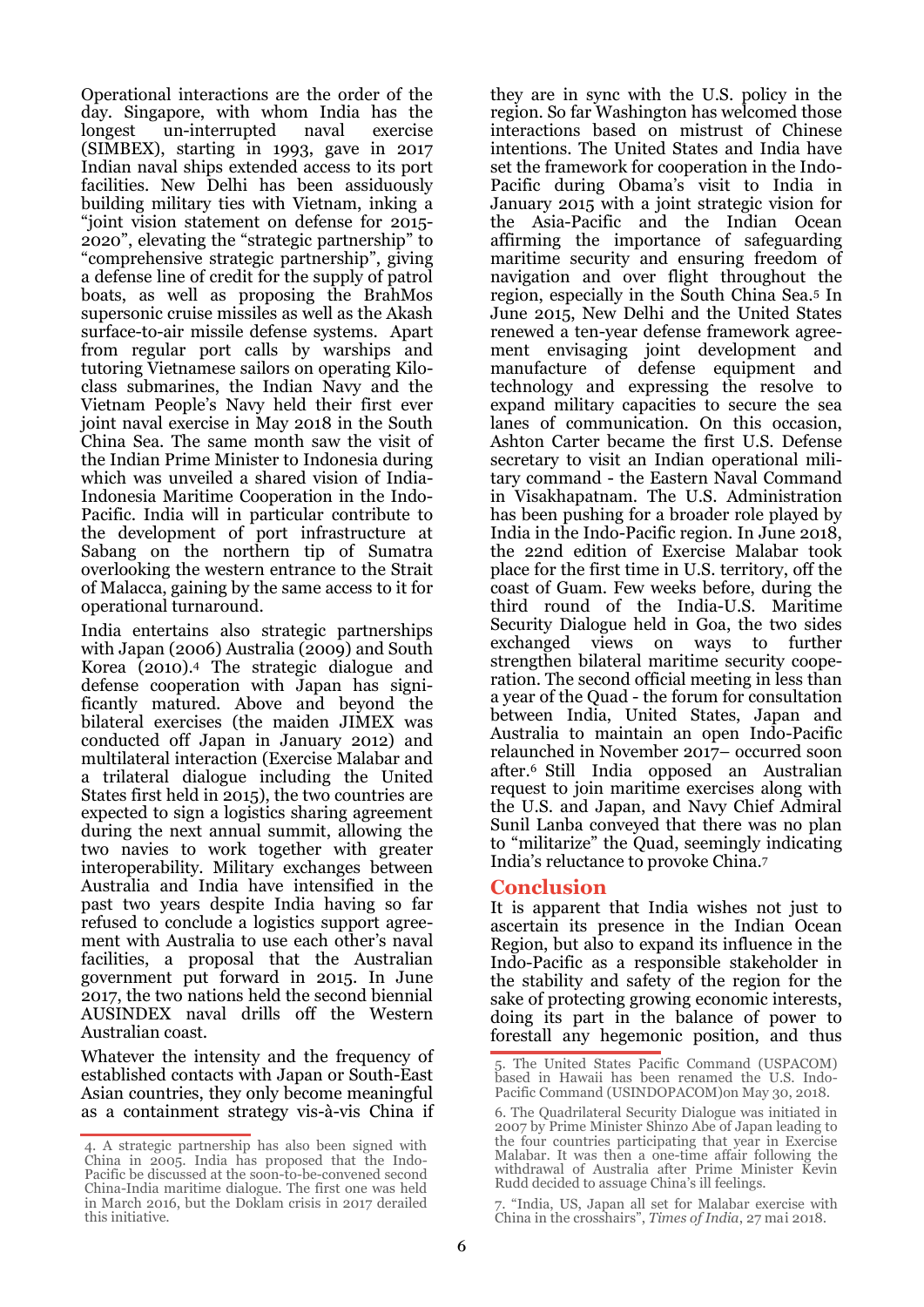works towards being one counterpoint to China's expanding geographical reach. The major challenge for New Delhi is to put into practice these intentions, implementation being always a major challenge compounded by the hard to find adequacy between strategic aims and budget resources ensuring sufficient force projection. It is a work in progress as many naval co-operations and forums for

discussion with littoral states have been established only fairly recently. The debate remains open among the Indian strategic community and policy makers about how far the nation can go in its partnership with the United States without denting its strategic autonomy and antagonizing third parties. $\diamond$ 

#### **Recently published**

- Antoine Bondaz, Jean-François Heimburger, « La marginalisation du Japon dans le dossier nord-coréen », note n° 18/2018, 17 septembre 2018
- Nicolas Mazzucchi, « La Chine et les réseaux électriques européens : stratégie et enjeux géoéconomiques, note n° 16/2018, 11 septembre 2018 (version en anglais : note 17/2018, « China et European electricity networks: strategy and issues »)
- Eric Hazane, « Sécurité numérique des objets connectés, l'heure des choix », note n° 15/2018, 3 septembre 2018
- Emmanuelle Maitre, « La communication dans le domaine de la « dissuasion stratégique » : le cas des Etats-Unis », note n° 14/2018, 6 août 2018
- François Christophe, « La crise centrafricaine, révélateur des nouvelles ambitions africaines de la Russie », note n° 13/2018, 26 juillet 2018
- Nicolas Mazzucchi, « Les données sont-elles une marchandise comme les autres ?, note n° 12/2018, 25 juillet 2018
- Thrassy N. Marketos, « Eastern mediterranean energy geostrategy on proposed gas export routes », note n° 11/2018, 4 July 2018
- Emmanuelle Maitre, « Kazakhstan's nuclear policy: an efficient niche diplomacy?, note n° 10/2018, 1st July 2018
- François-Albert Stauder, « Tchad : une nouvelle République sans état de droit, note n° 09/2018, 12 juin 2018
- Nicolas Mazzucchi, « Perspectives in gas security of supply: the role of Greece in the Mediterranean », note n° 08/2018, 24 mai 2018
- Juan José Riva, « The Impact of Organized Crime on Peacekeeping Operations: The Case of Minustah in Haiti », note n° 07/2018, 9 April 2018
- Régis Genté, « La question libérale en Russie », note n° 06/2018, 22 mars 2018
- Valérie Niquet, « Testing Times for Security in East Asia: Evaluating one Year of the Trump Presidency, » note n° 05/2018, 19 March 2018
- Isabelle Facon, « Le 'discours du 1er mars' de Vladimir Poutine : quels messages ?, note n° 04/2018, 12 mars 2018
- Valérie Niquet, « Chinese Objectives in High Technology Acquisitions and Integration of Military and Civilian Capabilities: A Global Challenge, note n° 03/2018, 7 March 2018
- Benjamin Hautecouverture, « L'interdiction des armes chimiques en question », note n° 02/2018, 6 mars 2018
- Nicolas Mazzucchi, « 2018, année charnière pour l'Europe dans le cyber ?, note n° 01/2018, 22 janvier 2018

The opinions expressed in this text are the responsibility of the author alone